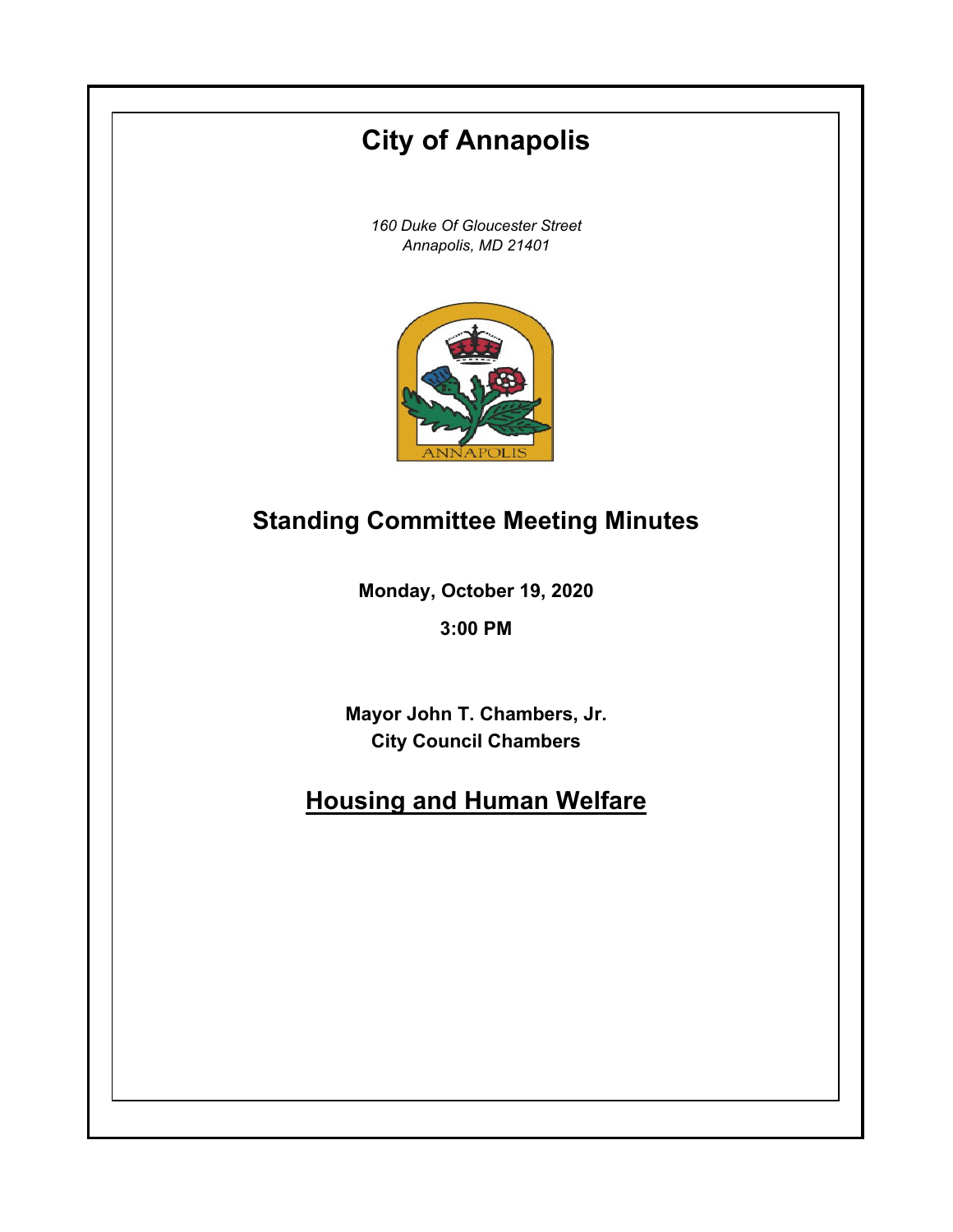### 1. Call To Order

**Chairman Gay called the meeting to order at 3:10 p.m.**

2. Roll Call

**Present:** 3 - Alderwoman Tierney, Chairperson Gay and Schandelmeier

3. Approval of Agenda (any changes to the agenda should be made here)

#### **Alderman Schandelmeier moved to adopt the Regular Meeting Agenda. The motion carried by the following vote:**

- **Aye:** 3 Alderwoman Tierney, Chairperson Gay and Schandelmeier
- 4. Business before Committee

### **a. Approval of Minutes**

[HHW09.21.2](http://annapolismd.legistar.com/gateway.aspx?m=l&id=/matter.aspx?key=4999) Approval of Minutes for the Regular Meeting 0

> **Alderwoman Tierney moved to approve the minutes for the regular meeting. Seconded. A roll call vote was taken. The motion CARRIED by the following vote:**

**Aye:** 2 - Alderwoman Tierney and Chairperson Gay

**Abstain:** 1 - Schandelmeier

- 5. Legislation before Committee
	- [O-39-20](http://annapolismd.legistar.com/gateway.aspx?m=l&id=/matter.aspx?key=4908) **False Alarms** For the purpose of clarifying the procedure and penalty for excessive false alarms.

Assistant City Attorney Braithwaite was present and answered questions from the committee.

**Chairperson Gay moved to refer O-39-20 to the Public Safety Committee. Seconded. A roll call vote was taken. The motion CARRIED by the following vote:**

**Aye:** 3 - Alderwoman Tierney, Chairperson Gay and Schandelmeier

**This Ordinance was returned without recommendation**

6. Adjournment

**Upon motion duly made, seconded and adopted, the meeting was adjourned at 3:26 p.m.**